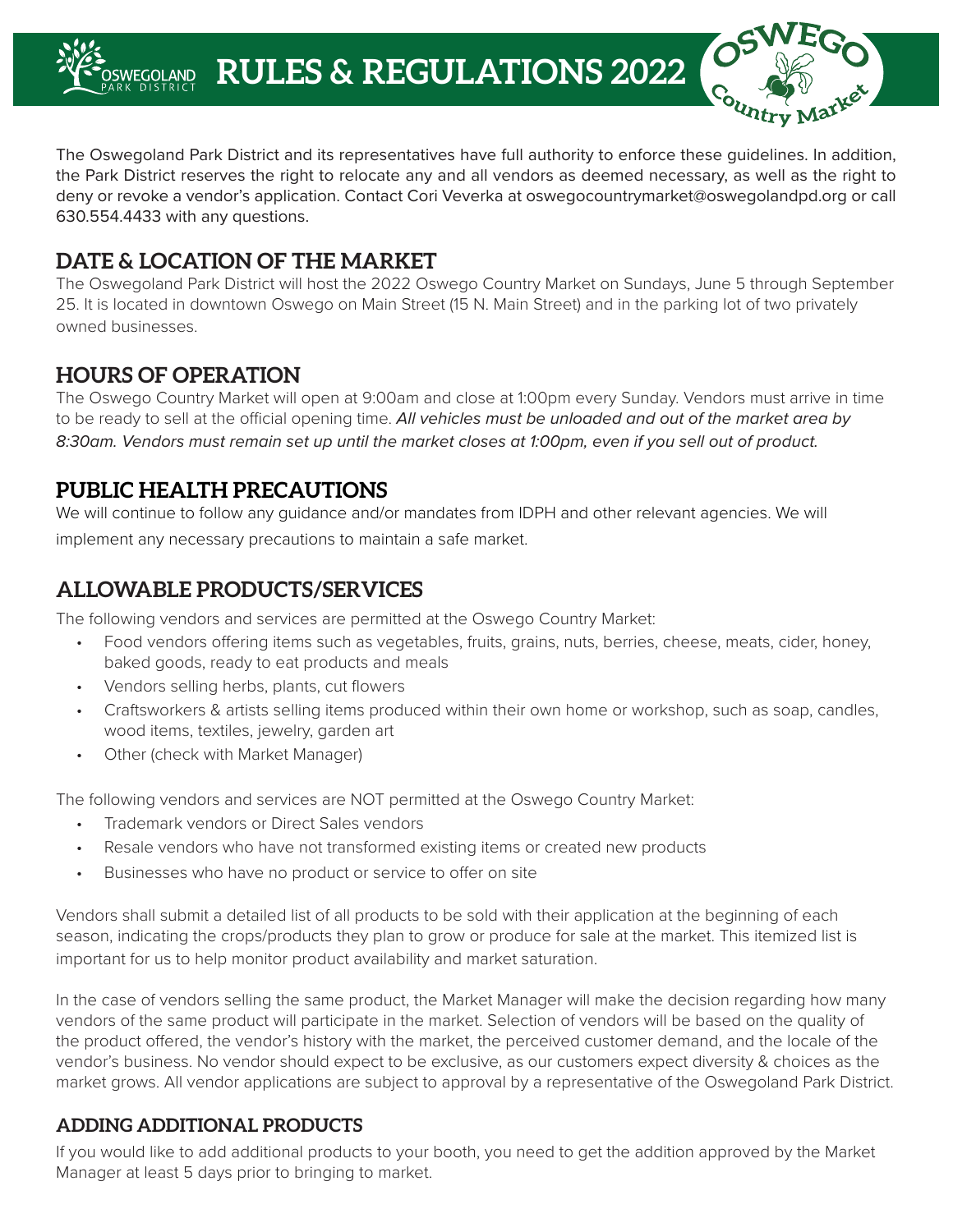

# **SPECIAL NOTE FOR ARTS, CRAFTS, HOME-BASED BUSINESSES, AND ARTISANS**

New vendors with arts, crafts, and home-based businesses will need to submit a picture of their work and/ or product (or a link to a website or digital presence) to the Market Manager for review. Representatives of the Oswegoland Park District will evaluate and assess non-produce items/services. Items/services deemed not to be in keeping with and/or appropriate for the Oswego Country Market will be turned down. The Oswegoland Park District shall be responsible for and have the authority to make a final determination.

Space is limited, therefore the number of arts and crafts vendors, as well as at home businesses and artisans permitted will be limited. Selections are made in accordance with Oswego Village Ordinances and the market vision and goals. Only those vendors who add the greatest value to the Oswego Country Market will be admitted.

### **CERTIFICATE OF INSURANCE**

- All market vendors must provide binding proof of comprehensive public liability insurance. The policy must include coverage against personal injury or death, property damage occasioned by reason of the operations conducted by vendor, and products liability. Your policy must include minimum policy limits of one million dollars (\$1,000,000) for bodily injury or death, and products liability to one or more persons in any one accident or event, and fifty thousand dollars (\$50,000) for damage to property resulting from any one accident or event. The Park District reserves the right to increase minimum policy limits.
- Upon acceptance into the market, the vendor must name the Oswegoland Park District, as additional insured, and provide the Oswegoland Park District with an insurance certificate as proof of such coverage. The Park District reserves the right to demand more additional insured's as necessary.
- To protect the interests of the businesses that generously provide a location for our market, there are no exceptions to the required proof of insurance.
- Vendors will not be allowed to setup until the certificate of insurance is provided.
- Send your certificate to Oswegoland Park District, Attn: Oswego Country Market, 313 E. Washington Street, Oswego, IL 60543 or fax to Oswego Country Market at 630.554.1577.
- Additional questions regarding insurance requirements or obtaining coverage can be directed to N.M. Tripp Insurance at 630.554.8831.

# **HEALTH DEPARTMENT REQUIREMENTS**

All applicable vendors are required to comply with Kendall County Health Department (KCHD) regulations. Vendors are responsible for contacting the health department and obtaining any required permits. Applications can be completed and paid for online at **www.kendallhealth.org**. If you prefer, you can still download an application and mail it with your check to the KCHD. Vendors must provide a copy of the Kendall County Health Department permit to the Market Manager prior to selling at the market. The Kendall County Health Department may be reached at 630.553.8096 or environmental\_health@co.kendall.il.us.

### **SET UP/TEAR DOWN LOADING AND UNLOADING**

- Streets will be closed and barricades will be set up by 7:00am.
- Vendors may set up between 7:00am 8:30am. Vendors are permitted to drive into the market area to unload their vehicles.
	- All vehicles must be unloaded and out of the market area by 8:30am. Vehicles may not drive through the market area between 8:30am-1:00pm.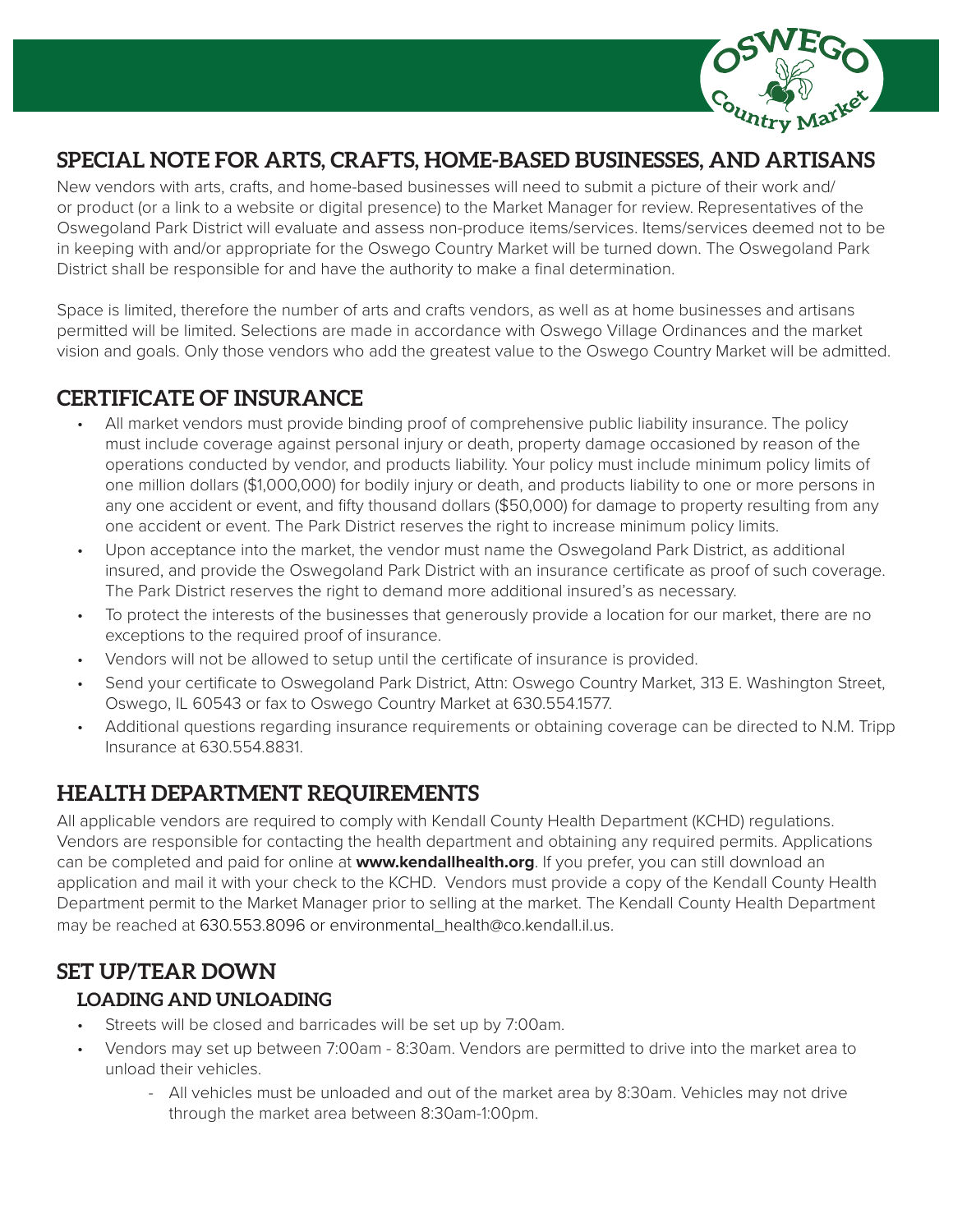

#### **END OF DAY**

• Streets will be closed and barricades will remain up until all vendors are out of the street or until 1:55pm (whichever comes first). The street needs to be open to through traffic by 2:00pm. All vendors must be out of the street by that time (even if they are still packing up in a parking space).

## **MARKET OPERATION**

- Vendors are expected to have respectful interactions with patrons and other vendors
- **• No distracting or disruptive actions allowed at your booth like boisterous hawking or playing music**
- This market succeeds based on the direction of Market Management. All vendors are required to follow their instructions. Their job is to keep the market safe, inviting, and successful for all involved.

# **VENDOR PARKING**

Vendors are expected to leave the most convenient, accessible parking for customers of the market. The Oswegoland Park District will provide a map of appropriate parking locations and may designate more specific vendor parking when necessary.

Any vendor wishing to park their vehicle behind their selling space (including produce vendors) must submit an In-Stall Parking Permit Application. Approval will be based upon necessity, appearance, and space availability. The Market Manager reserves the right to reject the application or issue a conditional approval. If your application is not approved, your application fee will not be processed.

# **VENDOR ATTENDANCE**

Please indicate the dates that you will attend the market on your application. If you are unable to attend the market on a date that you are scheduled to attend, please contact the Market Team at **oswegocountrymarket@oswegolandpd.org** by 7:00am on the day of the market. A vendor who is absent without notifying the Market Manager will be charged additional fees and may forfeit their future market space.

# **DISPLAY AND TENT**

- Vendors must furnish their own tents, tables, chairs, and other equipment used to display their products. Tents are recommended in order to produce an overall visual effect to the market. A standard 10 foot by 10 foot EZ-UP tent or equivalent is recommended.
- Tents must be secured with weights on **all four legs**. No stakes will be allowed. **We require at least 25 lbs of weight per leg.**
- Delivery trucks and other equipment used for transportation and display shall be kept clean at all times with adequate protection against contamination.
- Produce must be clean, free of dirt, and attractively arranged.
- Produce must be labeled with its place of origin, i.e. "Illinois Grown."
- Prices must either be displayed on each item or a list of all prices must be posted.

# **STALL SIZE**

- Stalls are ten feet wide and sixteen feet deep (10'  $\times$  16'). The width represents the front, open to the public. The back of the stall is available for merchandise storage.
- Vendors may request up to two spaces. Vendors requiring more space can contact the Market Manager.
- Produce vendors who pay for two (10' x 16') booth spaces may set up in up to 3 spaces (max 30' x 16'). Any produce vendor who requires additional (10' x 16') booth spaces must pay for each of those booth spaces in full. **Vendors may not add tables or product next to or in front of their space.**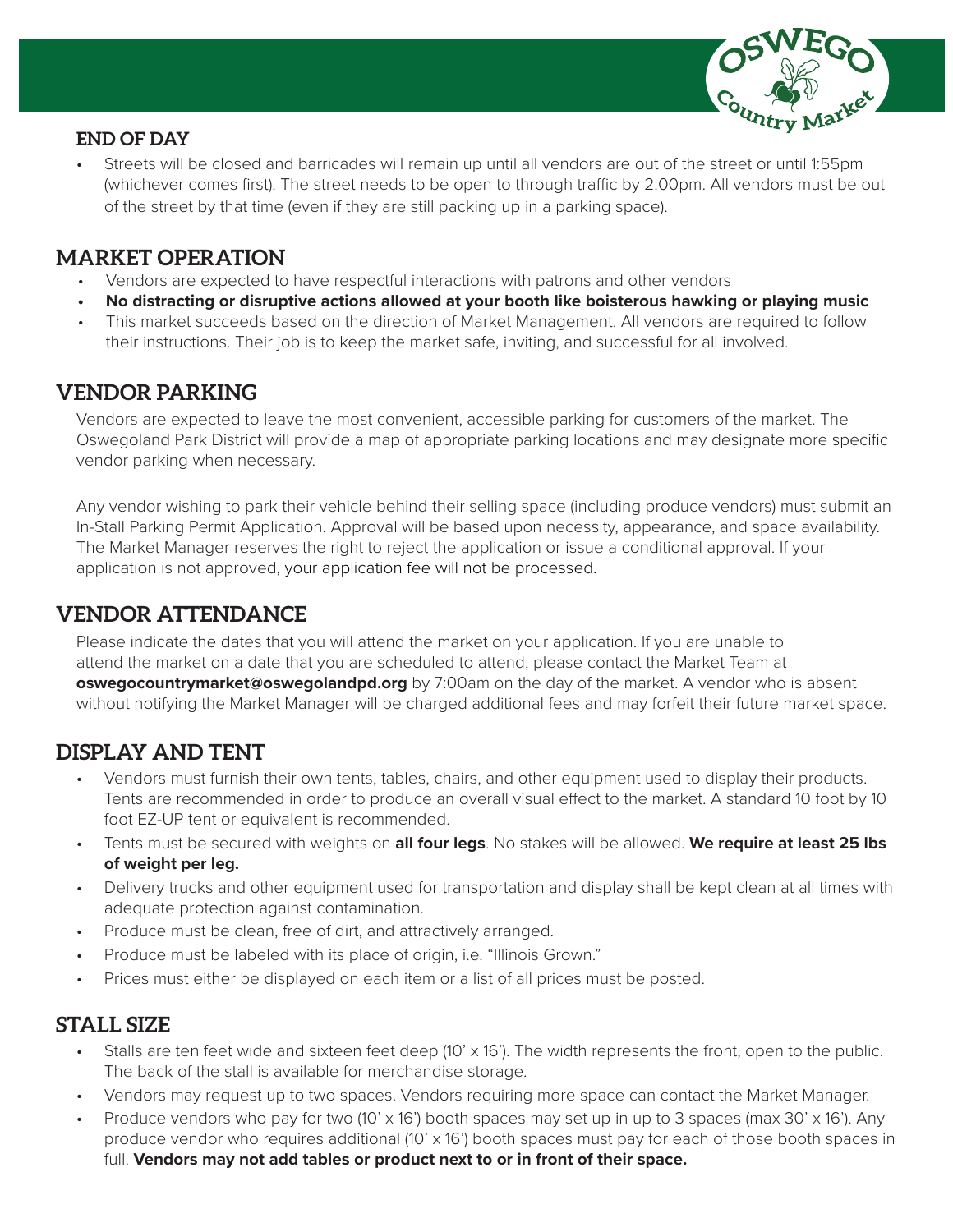

### **POWER**

- **• Electricity is not available on site for any vendors.**
- If you require electricity, you may provide your own portable generator, with permission from market management.
- The Market Manager or Market staff will inspect generators for noise level, fumes, disturbance to neighboring vendors, and safety throughout the season.
- If your generator does not meet approval, you will need to make arrangements for an alternative power source or modified generator setup for the following week.
- If your generator is deemed an immediate safety risk, you will be asked to stop the generator immediately.
- Your stall assignment may be reassigned at any time to a more appropriate location to run a generator.

### **SANITARY REGULATIONS**

Regulations applicable to vendors of food include, but are not limited to the following:

#### **PERSONAL HYGIENE**

- Hands and arms shall be washed and cleaned before selling, after visiting the restroom, and as frequently as necessary.
- Personnel with cuts, respiratory infections, and communicable diseases shall not be permitted to work in an area where food is being sold.
- Smoking or other use of tobacco is not permitted in the market area.
- Personnel shall use effective hair restraints where necessary to prevent contamination of food or food contact surfaces.

#### **FOOD SUPPLIES**

Food shall be clean, wholesome, and free from contamination and misbranding.

#### **FOOD PROTECTION**

- Processed food shall be stored/displayed a minimum of 6 inches off the ground.
- Packaged food shall not be stored in contact with water or undrained ice.
- Food not subject to further washing and cooking before being eaten shall be stored so that it is protected from contamination from dust, rain, flies, insects, consumer handling and other elements during transportation, storage, and display.
- Galvanized containers shall not be used for preparation, display, or storage of acidic foods.
- Other than unprocessed bulk food and packaged foods, appropriate scoops, tongs, spoons and forks shall be provided to minimize contact with food.

#### **CLEAN UP**

**Vendors are responsible for cleaning up their selling space before leaving the market.** Small amounts of waste may be placed in on site dumpster (belonging to the Village Grind coffee shop), only if appropriately bagged. All other waste and refuse must be removed from the market area by the vendor.